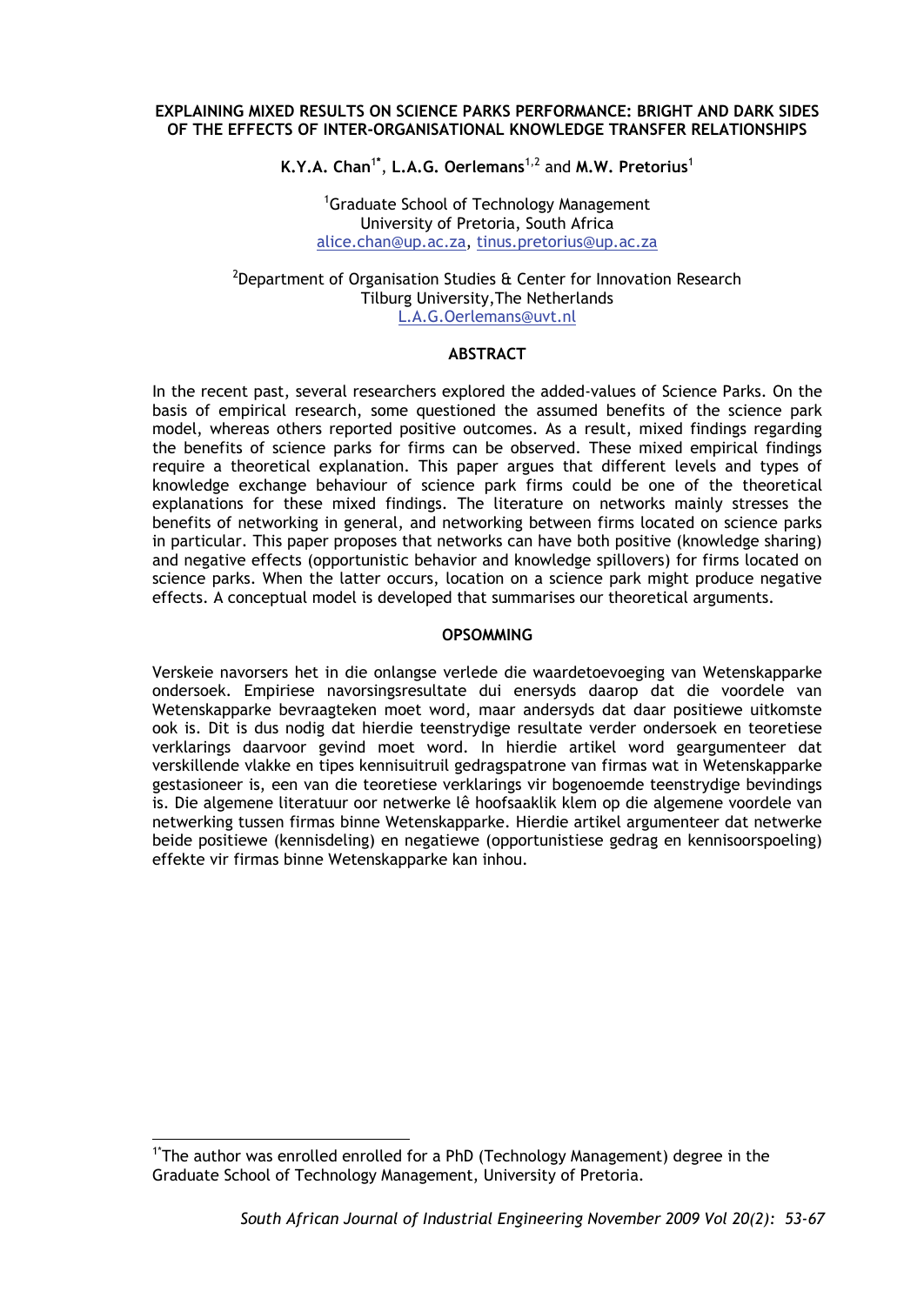# 1. **INTRODUCTION**

The majority of the world's science parks were created during the 1990s, but about 18% of those now in existence were launched in the first two years of the third millennium [12]. This rapid growth of science parks has attracted the interest of many reseachers [1, 2, 3, 4, 5]. In the recent past, several researchers explored the added-values of science parks [4, 6, 7] by exploring the characteristics and performance of firms located on and outside science parks. They showed that science parks provide an important resource network for on-park new technology-based firms (NTBFs), and that on-park NTBFs are likely to establish knowledge linkages.

However, other researchers questioned the assumed benefits of the science park model [8, 9, 10], finding that firms did not gain any benefits from networking and clustering or from the linkages between academic research and industrial activity. How can these different empirical findings be explained from a theoretical point of view? This paper tries to answer this main research question, and proposes that knowledge flows in networks can have both positive and negative effects for firms located on them. It distinguishes two kinds of knowledge flow amongst organisations: 'intended' and 'unintended'. The effects of both are combined with geographical and technological proximity. Two contrasting views can be derived from the literature about the effects of this specific combination. Alcacer and Shao found that firms try to prevent the risk of unintended knowledge outflow by locating themselves further away from competitors with similar technological backgrounds and in similar industries [11]. This implies that clustering firms together (as on a science park) increases the likelihood of unintended knowledge flow, and thus firms with leading technologies will, if possible, move away further from their competitors to prevent their technology spilling over to them. On the other hand, the main purpose of science park location is to aggregate firms in related industries and supporting organisations (i.e., to create high geographical proximity), so that they are able to collaborate in research, thus facilitating intended knowledge exchanges. These contrasting views create a gap in the literature and lead to the main hypothesis of this paper: *The positive relationship between*  intended knowledge flows and innovative performance of firms will be negatively *moderated by higher levels of unintended knowledge flow. This moderating effect is stronger for on-park firms than for off-park firms*. To formulate an answer to the main research question, the following research subquestions are formulated:

- What are the effects of *intended* inter-organisational knowledge transfer on the innovative performance of firms located on and off science parks?
- What are the effects of *unintended* inter-organisational knowledge flow (knowledge spillover) on the innovative performance of firms located on and off science parks?

The aim of this study is to reconcile theoretically the mixed results found in empirical research on science park performance. Moreover, it proposes a research model with which the propositions developed in this paper can be tested empirically. The remainder of this paper is structured as follows. Section 2 gives a brief background to the development of science parks around the world and to the characteristics that form the focus of this study. Section 3 investigates the literature of networks and knowledge flows with respect to innovations. Several propositions are formed to build the theoretical model of this study. Section 4 concludes the paper.

### **2. SCIENCE PARKS: HISTORY OF DEVELOPMENT, DEFINITION, AND CHARACTERISTICS**

### **2.1 History of development of science parks**

Science parks are not a new phenomenon. The first science-based park, Stanford Industrial Park (later leading to the development of Silicon Valley), was established in Palo Alto in the USA in 1951. Cambridge Science Park was established in the UK in 1972. The Association of University Research Parks (AURP) reports that there are now 123 university-based science parks in the United States [13]. The UK Science Park Association (UKSPA) has reported that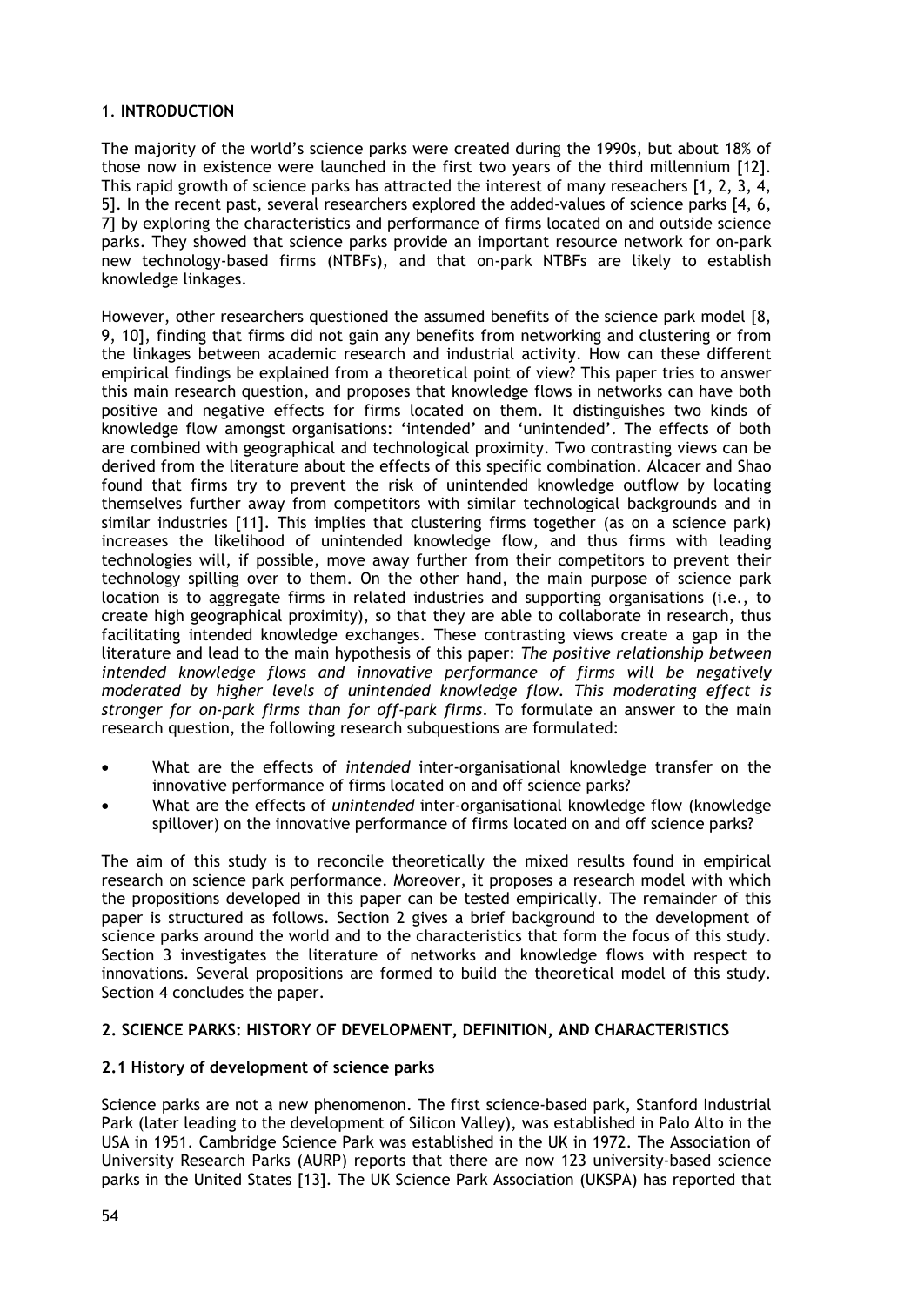there were 32 science parks in the UK in 1989, and 46 in 1999. There are more than 200 science parks in Asia, with Japan topping the list with 111 initiatives. There are now more than 400 science parks worldwide, and the number continues to grow rapidly due to regionally targeted initiatives introduced by governments and other organisations to provide an appropriate physical infrastructure for a successful local economy and social environment [14].

# **2.2 Definitions of science parks**

In 1986 the UKSPA defined a 'science park' as a property-based initiative that:

- has formal operational links with a university or other higher educational or research institution,
- is designed to encourage the formation and growth of knowledge-based businesses and other organisations normally resident on-site,
- has a management function that is actively engaged in the transfer of technology and business skills to the on-site organisations.

In 1998, another science park association, The Association of University Related Research Parks (AURRP), stated in its Worldwide Research & Science Park Directory:

"The definition of a research or science park differs almost as widely as the individual parks themselves. However, the research and science park concept generally includes three components:

- A real estate development
- An organizational program of activities for technology transfer
- A partnership between academic institutions, government and the private sector."

A more recent visit to the website of the International Association of Science Parks (IASP) [12] reveals their official definition of a science park:

"A Science Park is an organisation managed by specialised professionals, whose main aim is to increase the wealth of its community by promoting the culture of innovation and the competitiveness of its associated businesses and knowledgebased institutions. To enable these goals to be met, a Science Park stimulates and manages the flow of knowledge and technology amongst universities, R&D institutions, companies and markets; it facilitates the creation and growth of innovation-based companies through incubation and spin-off processes; and provides other value-added services together with high quality space and facilities."

Even though there are several definitions and an absence of a generally accepted definition for the term *science park*, these definitions outline the important aspects of a science park, such as links with universities, a management function, a knowledge-sharing environment to encourage innovations, and the creation of spin-off companies. This paper uses the IASP's definition, as it includes most of the aspects of a science park.

### **2.3 Characteristics of science parks**

The subject of science parks has generated a vast amount of literature, with various aspects of science parks' characteristics being researched. These characteristics include:

### *Clustering*

High tech firms with similar characteristics (e.g. sharing a common market for their end products, using a similar technology or labor force skills, or requiring similar natural resources) and/or within the same value chain (i.e. linked by buyer-seller relationships)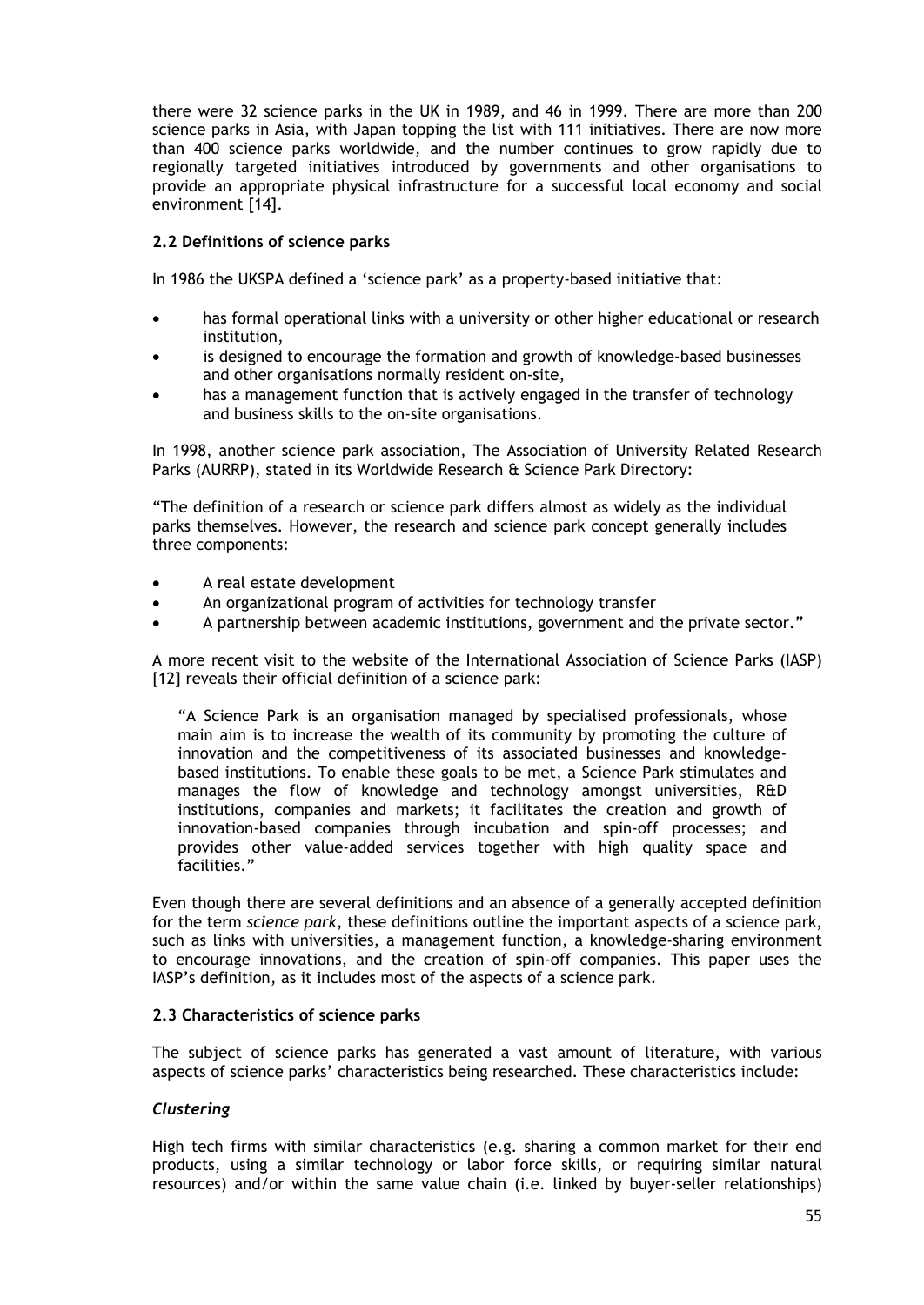would be attracted to cluster together as a strongly allied group to complement each other [8]. This phenomenon can be seen in science parks that are supposed to be a geographically concentrated cluster of independent firms that are technology-related and knowledgebased, and supported by other organisations. Through this clustering, firms have a degree of 'geographical proximity' that facilitates knowledge flows. Studies have shown that the maximum flow of information and ideas exists amongst geographically proximate firms [15] because this supports the learning process through networking, and thus positively influences the innovative outputs of firms [16].

### *Academic-industry link*

The transformation of scienctific knowledge into technological innovation lies at the core of science parks [9, 17]; thus a host academic institution, usually an Higher Education Institute (HEI), is often formally associated with a park. This academic-industry link can take many forms [9, 18]:

- The transfer of people, including founder-members of firms, key personnel, and staff into employment in firms;
- The transfer of knowledge through collaboration with researchers and students of HEIs;
- Contract development, design, analysis, testing, evaluation, etc.;
- Access to university facilities;
- The establishment of 'academic spin-off firms', formed by academic staff taking research out of the laboratory and into the science park, starting their own commercial enterprise.

The presence of HEIs often improves the prestige or image of science parks, and is often a major factor in a firm's decision to locate on a science park [18, 19]. The contribution of HEIs has set the science park apart from other property initiatives, and also helps to raise rental values.

### *Management function*

From the UKSPA's definition of a science park, it follows that it has a management function that is actively engaged in facilitating the transfer of technology and business skills to the organisations on site. Johannisson [20] has explained a science park's management function as a formal administrative structure to manage the property on the park and/or to manage the delivery of auxiliary activities and professional services required by firms located on science parks, with a focus on channelling information and resources to the on-park firms [5] by providing networking services, both internal (among on-park firms and HEIs) and external (with customers, collaborators, and potential investors) [21]. A managed science park will have a general full-time manager or management company on-site whose principal task is to manage the park. Westhead and Batstone have pointed out that science parks generally need to strengthen their managerial functions, with an emphasis on developing an effective way to link tenant firms to the facilities and resources provided by a local HEI [5].

### *Knowledge flows*

Firms located on science parks are bound in space, and are therefore geographically closer to each other than rival firms located elsewhere. This spatial agglomeration promotes the transmission of knowledge due to the lower costs of communication in a dense environment. Researchers have distinguished two categories of knowledge transmission: intended and unintended knowledge flows [22, 23]. If knowledge is exchanged with the intended people or organisations, it is 'knowledge transfer'; any knowledge that is exchanged unwillingly and outside the intended boundary is 'knowledge spillover'. When firms form networks (formally via collaboration, or informally via social networking) in science parks, knowledge exchange occurs via these direct connections [24, 25]. Economists have been studying 'knowledge spillovers', as firms investing in research and development end up facilitating other firms' innovations by revealing their knowledge unintentionally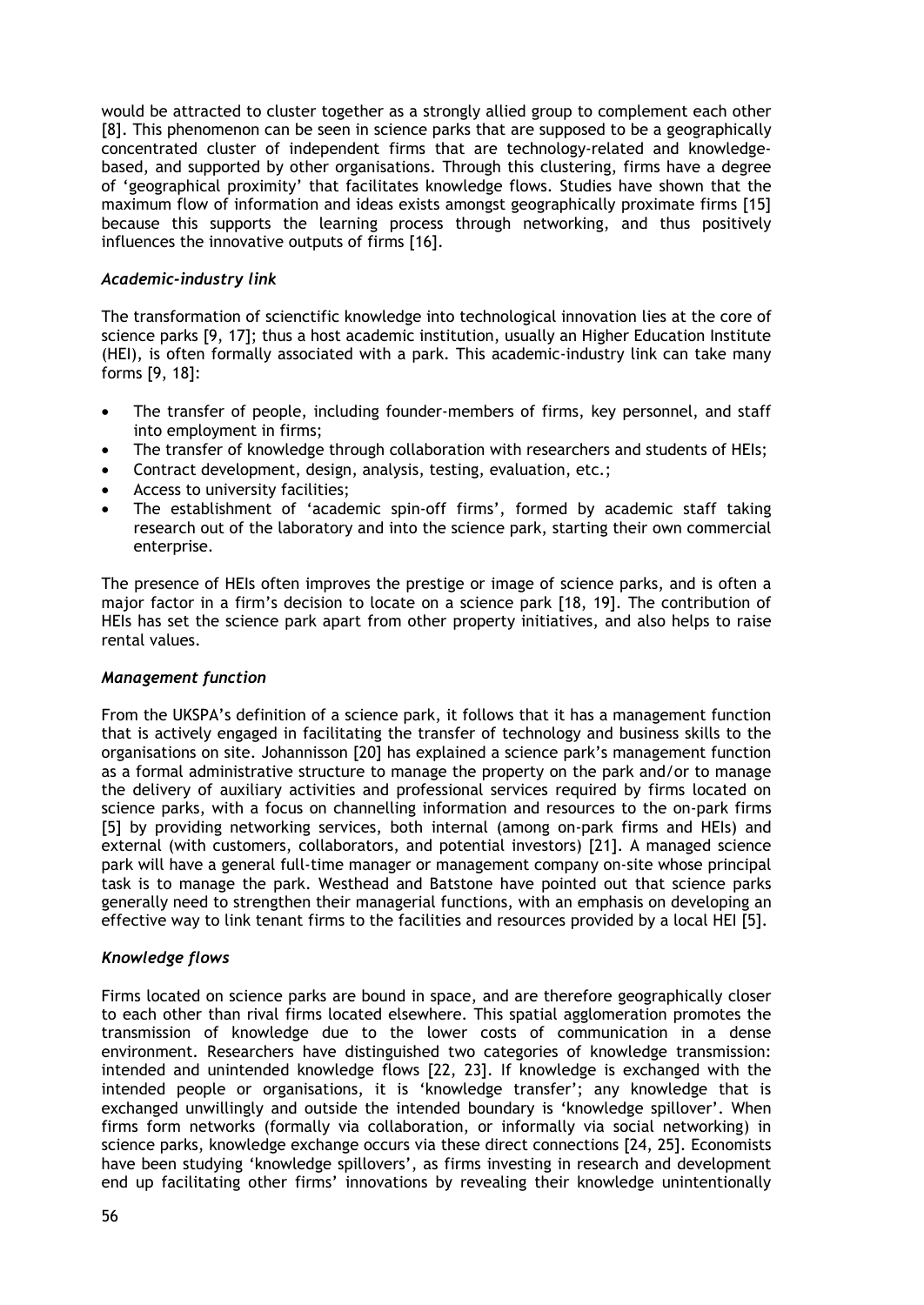[26, 27]. A firm can access unintended knowledge in various ways, such as knowledge from reverse engineering on rivals' innovative products, or knowledge from patent information.

These science park characteristics enable us to build our theoretical framework in the following section.

### **3. THEORETICAL FRAMEWORK AND CONCEPTUAL MODEL**

# **3.1 Knowledge transfer networks**

There is a common emphasis in the literature on the importance of inter-organisational networks and networking for innovation through the external acquisition of knowledge and information [28, 29, 30]. Many aspects of networks are studied in the literature, but for the purpose of this paper, the emphasis is on pursuing networking to profit from intended knowledge flows. Two levels of analysis can be seen in network studies: whole networks, and egocentric networks. At the whole network level, the entire set of present and absent linkages amongst firms needs to be examined. For this paper, it is assumed that the boundary of the network of science park firms is difficult to determine: on-park firms can also have many links with firms off-park, and the network structure of this latter group of firms is hard to determine. Therefore the so-called egocentric network level is chosen for this study, as it considers only the direct linkages ('alters') of a given (science park) firm ('ego'), and from an operational perspective this usually relies entirely on 'ego's' selfreports about its network. To build our argument we use three concepts: degree centrality, tie characteristics (trust, proximities, and knowledge quality), and diversity of actors, and relate these to knowledge transfer and innovation.

### *Number of inter-organisational knowledge transfer relationships and innovation*

During the 1990s, innovation accelerated and increasingly involved interorganisational networking [31]. Through networking, firms are able to access knowledge externally from other actors and develop their own innovations. When firms interact formally (by explicit agreement) or informally (on a social basis), knowledge sharing often occurs, and the resultant knowledge is available to partners. Evidence from the literature shows that "those firms which do not co-operate and which do not formally or informally exchange knowledge, limit their knowledge base over the long term and ultimately reduce their ability to enter into exchange relationships" [30]. Network position, such as centrality, is an important aspect of the network structure because it conditions the degree to which an actor has access to resources throughout the network. Centrality (as a type of network position) indicates the involvement of an actor in the network; the more a firm is involved in its network, the more it can compare information across multiple information sources and discover new information. More central firms are less likely to miss any vital information, and are able to combine information in novel ways to generate innovations [32]. Various studies have shown that centrality is strongly associated with innovation and enhances firm performance [33, 34, 35]. This leads to our first proposition:

**Proposition 1:** The more direct ties that a firm maintains, the higher the firm's innovative performance.

While most researchers pay attention to network structures [36, 37, 38, 39], others have argued that the characteristics of ties within networks cannot be neglected as they also influence the performance of actors [24, 40, 41]. Ties are connections between nodes. In this case the nodes are organisations, and the connection is the interactions between them that make knowledge transfer possible. As mentioned earlier, some researchers have focused more on the dynamics of ties/ relations rather than their structural configuration. Various aspects of ties dynamics can be considered, such as purpose, direction, content, and strength [42]. This study focuses on *knowledge* as the tie content, and thus the purpose of a tie is knowledge-sharing for innovation. The other two dynamics of ties – strength (associated with trust and proximity) and content (quality of knowledge flowing in the tie) – need to be explored to understand fully the characteristics of a tie.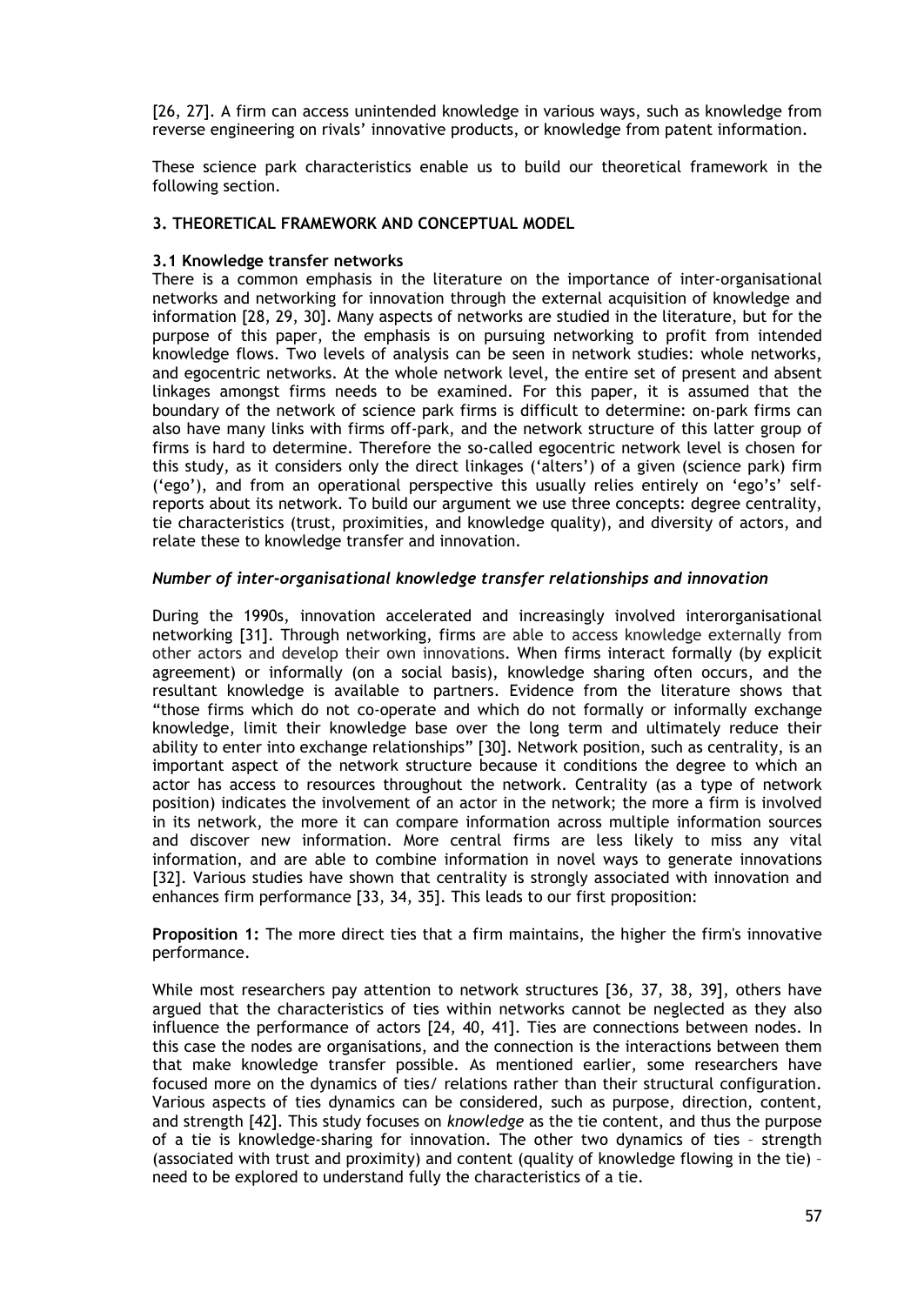### *Trust, inter-organisational knowledge transfer, and innovation*

The willingness of organisations to exchange knowledge and information is often associated with tie strength [43, 44], and studies have identified trust between partners in interorganisational relationships as an important relational asset [45] that promotes willingness to exchange knowledge. Trust can be defined as "the judgment one makes on the basis of one's past interactions with others that they will seek to act in ways that favour one's interests, rather than harm them" [46]. From this definition, trust can minimise risks that stem from exposure to opportunistic behaviour by partners. Through past interactions, organisational members are more emotionally involved, and eventually trust is built between them. This is often called the 'intentions' form of trust [47] because this refers to the belief that partners intend to uphold the commitments they make. Another form of trust is 'competence-based trust', which refers to the belief the partners have in their capabilities to meet joint commitments. In this study, 'trust' refers to the belief that a partner is capable (= competence) to provide the knowledge a firm needs for innovation, and to the belief that partners are willing to share such knowledge for the benefit of each other (= intentions). Therefore, the higher these trust levels, the more willing actors are to exchange knowledge and information. As a result of this exchange, actors can increase their innovative performance. Based on the above discussion, the following hypothesis is developed:

**Proposition 2:** The higher the level of trust a firm has with its actors, the higher the firm's innovative performance.

#### *Proximities, inter-organisational knowledge transfer, and innovation*

Gertler states that "recent work on innovation and technology implementation suggests the importance of closeness between collaborating parties for the successful development and adoption of new technologies" [48]. In the literature, this closeness between organisational actors is also known as the 'proximity' concept – "being close to something measured on a certain dimension" [49]. Scholars distinguish various dimensions of proximity, and most of the time their definitions overlap. Following Knoben and Oerlemans' literature review, this paper uses three dimensions of proximity, and relates these to knowledge transfer and innovation.

In the study of innovation and knowledge transfer, there is an emphasis on the importance of *geographical* proximity for the transfer of (tacit) knowledge. The concept is often defined as geographical distance expressed as a specified radius of each firm [50], or as travel times/ perception of this distance [51]. A short distance between two actors facilitates knowledge-sharing and in particular the transfer of tacit knowledge. Tacit knowledge transfer is enhanced through face-to-face contacts, and so the spatial dimension is essential. However, the concept of proximity goes beyond geographical distance. *Technological* proximity refers to the similarities between actors' technological knowledge – in other words, how the knowledge exchanged between them is related. Transferring unrelated knowledge can cause difficuties in assimilation and application of the knowledge [52] because the firm that receives the knowledge is not able to identify, assimilate, or exploit knowledge coming from external sources ('relative absorptive capacity' as defined by Lane and Lubatkin [53]). The third dimension of proximity is *organisational* proximity. In Knoben and Oerlemans' paper (based on Rallet and Torre [54]), organisational proximity is defined as "the set of routines – explicit or implicit – which allows coordination without having to define beforehand how to do so. The set of routines incorporates organizational structure, organizational culture, performance measurements systems, language and so on". Collaborating firms that have low organisational proximity have different sets of routines, and thus instead of creating innovations together, these non-overlapping routines create problems; and in a worst case scenario, unsuccessful collaboration produces no innovative outputs. Based on the discussion above, geographical, technological, and organisational proximity between firms enhances the ease with which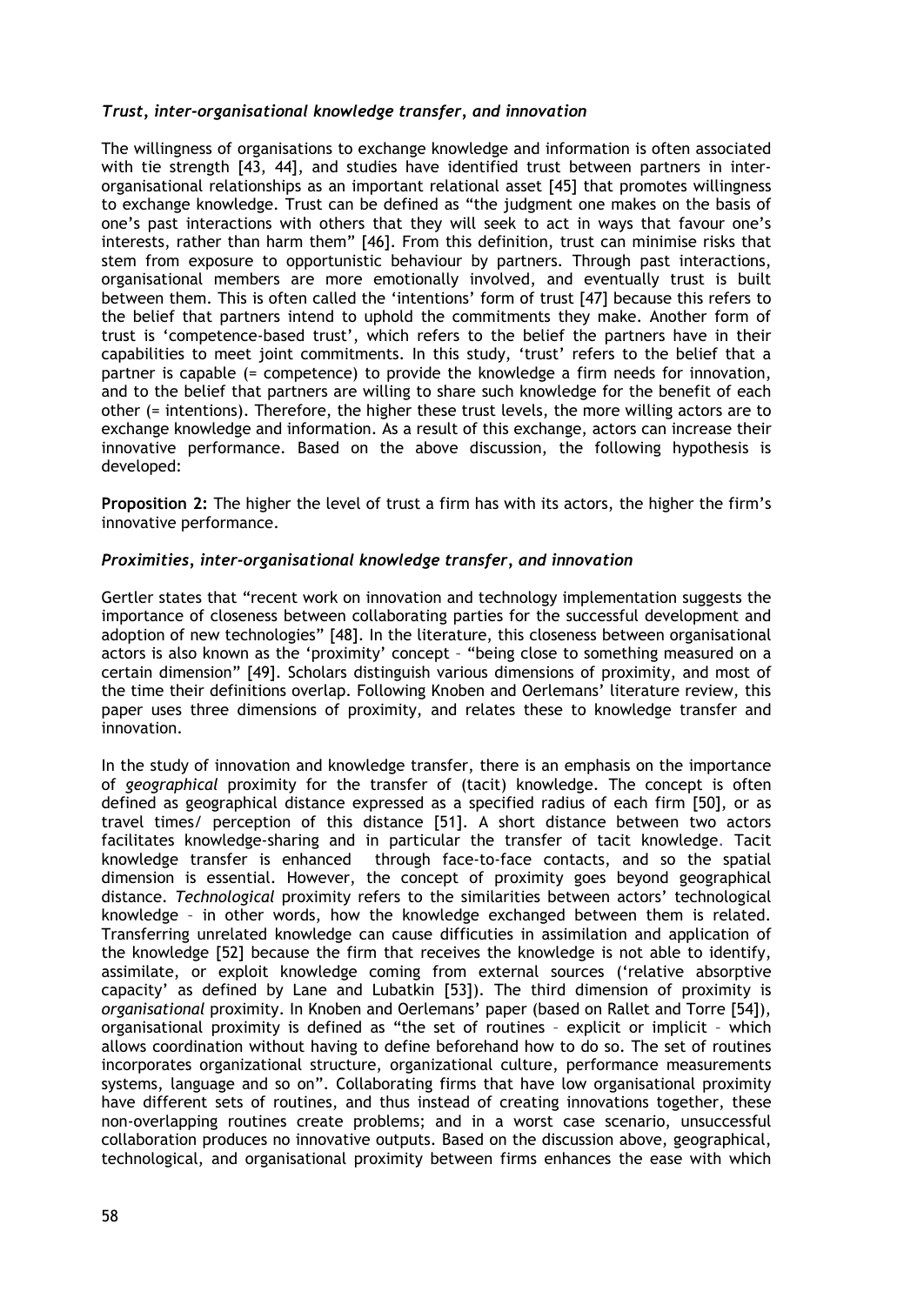firms collaborate in general, and exchange knowledge in particular. Consequently, firms can increase their innovation outcomes. Hence:

**Proposition 3:** The more innovating firms are proximate (geographically, technologically, organisationally) to their partners, the higher their innovative performance will be.

#### *Qualities of knowledge exchanged and innovation*

Soo and Devinney's paper found a positive relationship between knowledge quality and innovative performance [55]. The quality of knowledge exchanged comprises two factors: usefulness of the knowledge that a firm receives for its innovation, and how frequently it receives the knowledge. The context of the knowledge that a firm receives directly influences the success of the innovative outcomes if the firm can actually use such knowledge. The knowledge can be new to the receiving firm, but if it cannot be used and contribute to the firm's development of new innovation, then such knowledge has low knowledge quality to the firm. The frequency of receiving knowledge (knowledge transfer) also is a dimension of the quality of the knowledge, because more frequent communication can lead to more effective communication [56]. With frequent communication the receiving firm can better understand the knowledge that it receives and increase the chances that the knowledge is useful for the firm's innovation. Audretsch and Feldman also mention in their 2004 study that the marginal cost of transmitting knowledge, especially tacit knowledge, is lowest with frequent social interaction, observation, and communication [57]. This leads to our fourth proposition:

**Proposition 4:** The higher the usability of the acquired knowledge and the higher the communication frequency, the higher the innovative performance of firms.

#### *Diversity of network actors*

Many innovators derive their ideas from a diverse set of actors, because these provide diverse and non-redundant ideas that are a source of novelty, which can trigger new ideas and creativity in the knowledge-acquiring firm. Those who interact with partners from diverse communities of practice will be able to convey more complex ideas than those individuals who are limited to interactions within a single body of knowledge [56]. Diversity of actors in a network is important to innovation because it is not only the size of the network that maximises information, but also those actors found in networks composed of firms with different but complementary knowledge [58, 59, 60]. Knowledge-building and innovation often requires dissimilar, complementary bodies of knowledge from diverse actors [61]. Diversity is defined here as "multiple sources of knowledge such as competitors, customers, suppliers, HEI, etc. that a firm has". The relationship between diversity and innovation is formulated as follows:

**Proposition 5:** The higher the diversity of actors that a firm has in its ego-network, the higher its innovative performance.

The propositions developed so far stress the positive sides of inter-organisational knowledge exchange relationships and networks for innovating firms in general, and for firms located on science parks in particular. Inter-organisational networks give innovating firms the possibility to mobilise, coordinate, and combine knowledge resources. Provided that firms have the ability to process the acquired knowledge (see the next section on absorptive capacity), (geographically clustered) networks are argued to be beneficial to innovating firms. Moreover, it is assumed that the transfer of knowledge is intentional.

From the above arguments, the lower levels of success in science parks and of the firms located there can be simply explained by, for example, the absence of direct ties, levels of trust that are too low, or levels of diversity that are also too low. It is our argument that such explanations are too simple, and that other mechanisms are at work. These mechanisms imply the combined effects of high levels of technological and geographical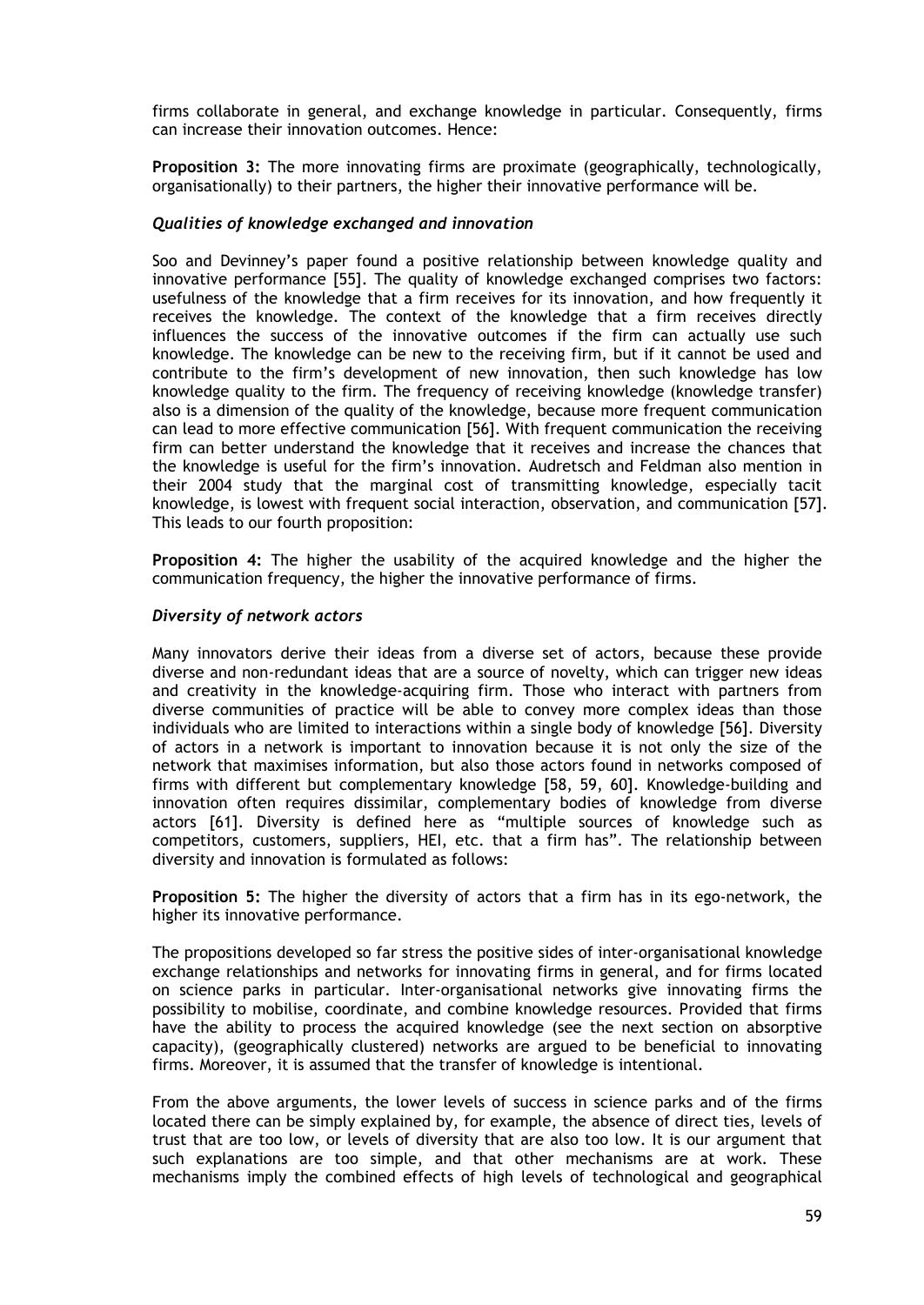proximity, as is often the case between firms located on science parks; the fact that knowledge transfer can be unintentional; and the characteristics of knowledge. To start with the last factor: one can argue that knowledge has two basic characteristics that make this 'commodity' look to some extent like a public good: rivalry and appropriability. Rivalry refers to the fact the use of a good by an actor does not affect the utility of other actors using the same good. Appropriability refers to the extent to which it is possible to exclude actors from using a good. A purely private good has high levels of rivalry and appropriability, whereas the opposite is true for so-called public goods. It often is argued that knowledge is a pure public good, but we argue that this point of view cannot be sustained. After all, the more actors use knowledge generated by another actor, the higher the probability that the economic value of it decreases over time as more actors get to know it. As a result the competitive advantage that firms can derive from this knowledge diminishes. In other words, rivalry is not complete. The same is true for appropriability: depending on the type of knowledge, other actors can be excluded, which is especially true for more tacit types of knowledge.

It was stated above that many studies on inter-organisational networks and science parks assume that knowledge sharing is intentional: a sender deliberately and consciously transmits knowledge to one or more recipients. However, knowledge can also be transferred unintentionally or in unintended ways through direct communication (e.g. observation of another actor's actions) or indirect communication (e.g. through (illegal) use of media on which knowledge or information is stored).

A third element in our theoretical argument is access conditions – the conditions under which exclusion cannot be accomplished. It is maintained that locations such as science parks create access conditions that benefit the unintended flow of knowledge. Geographical co-location on a science park makes it easier to observe the activities of other science park firms. Moreover, on average these research-intensive firms are technologically close, which also allows unintended flows of knowledge.

When combined, our arguments lead to the conclusion that science parks can 'facilitate' unintended knowledge flows. As explained in the next section, this can have both positive and negative effects for science park firms and for the networking function of science parks.

### **3.2 Unintended knowledge flows (knowledge spillover)**

Researchers [22, 23, 62, 63] relate unintended knowledge flows to the knowledge spillover literature. They define 'unintended knowledge flow' as the transmission of knowledge to other actors on an involuntary and unintended basis – in other words, unintentional transmission of knowledge to others beyond the intended boundary. This type of knowledge flow can be acquired without the knowledge of the sending firms, and often zero or low costs are involved. In various knowledge spillover studies, researchers attribute positive innovation effects to knowledge spillovers [22, 23, 64]. Therefore we offer proposition 6.

**Proposition 6:** Higher levels of unintended knowledge flows will result in higher firm innovative performance.

Moreover, we propose that the relationship between intended knowledge flows (intentional knowledge transfer) and innovative outcomes of science park firms will be negatively influenced by higher levels of unintended knowledge flows, because the moment that the sender-firm realises that its knowledge is being 'used' without its approval by the receiving-firms, this will lower their willingness to share knowledge in official collaborations and/or informal networking activities. Hence:

**Proposition 7: T**he relationship between intended knowledge flows and innovative performance of firms will be negatively moderated by higher levels of unintended knowledge flows/spillovers.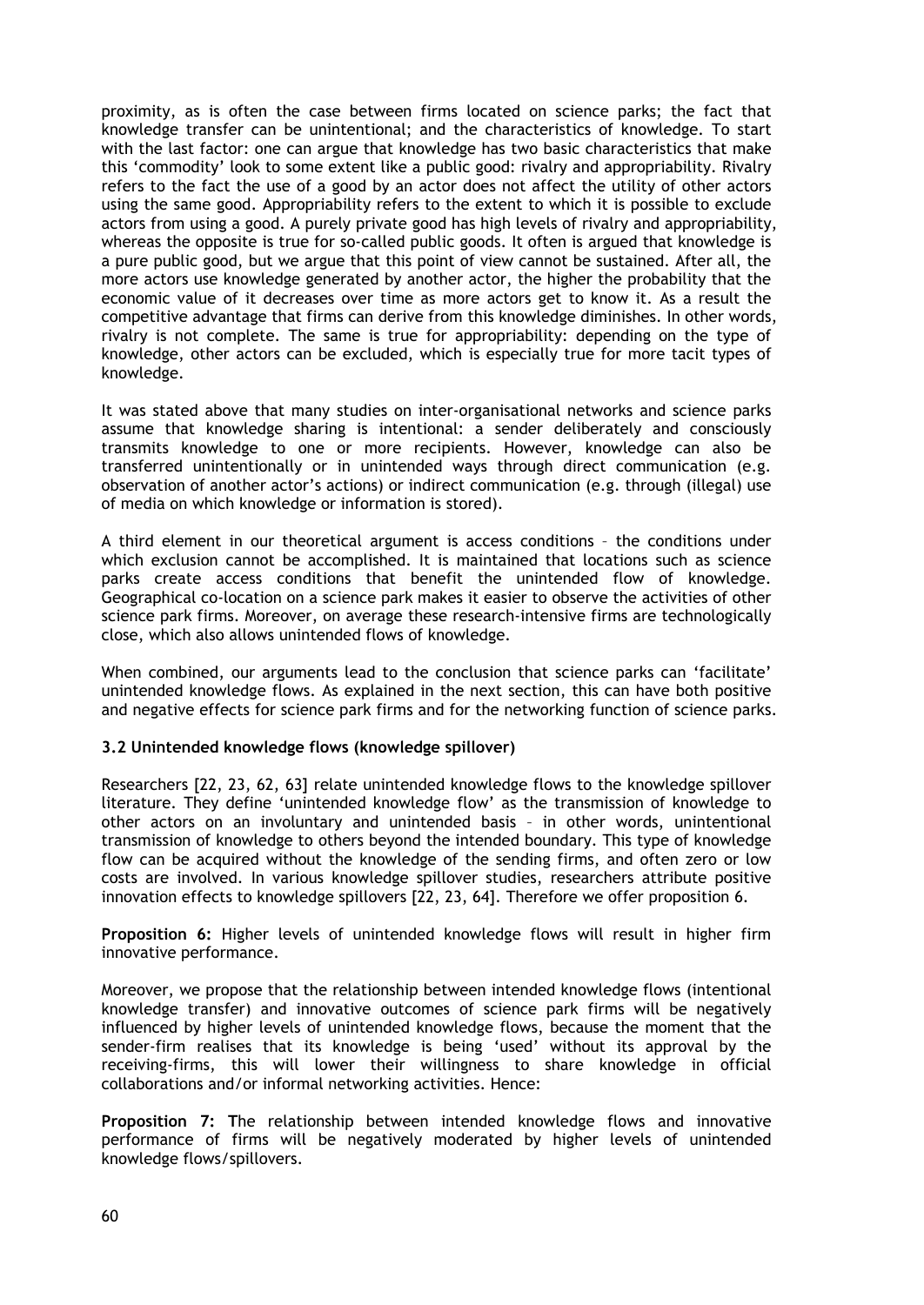In other words, if the unintentional use of knowledge is discovered by the knowledgeproducing science park firm, it will damage trust and thus lower the willingness to exchange knowledge. Again, technological and geographical proximity play their role, because they make it easier to observe a misuse, whereas network ties among firms on a science park make it easier to communicate the 'misbehavior' of an organisation. The more firms behave in this opportunistic way, the higher the probability that network processes on a science park will be inhibited. In fact, the poor performance of some science parks reported in the literature could be explained by the accumulated negative effects of the use of unintended knowledge transfer.

# **3.3 Absorptive capacity**

In Cohen and Levinthal's 1990 study, firms' fundamental learning processes – that is, their ability to identify, assimilate, and exploit knowledge from the environment – are labeled 'absorptive capacity' [65]. Sahra and George later proposed additional definitions that separate Cohen and Levinthal's definition of absorptive capacity into two main dimensions: *potential* absorptive capacity (the capability to acquire and assimilate knowledge) and *realised* absorptive capacity (the exploitation or use of the knowledge that has been absorbed) [66]. Many empirical studies have shown that there is a positive relationship between absorptive capacity and innovation. Pennings and Harianto's study showed that prior accumulated experience in a certain technological area increased the likelihood of innovation adoption [67]. Becker and Peters [68] and Nelson and Wolff [68] argue that firms need higher absorptive capacities for scientific knowledge than for other types of knowledge. This shows that absorptive capacity is essential for the use of scientific knowledge that in turn is the basis of radical innovation. Hence:

**Proposition 8:** Higher levels of absorptive capacity will result in higher firm innovative performance.

Networking encourages the sharing of tacit and explicit knowledge among actors; but only firms with higher absorptive capacity levels are able fully to assimilate and exploit the absorbed knowledge for their innovations. Similarly, even if a firm is able to access unintended knowledge by monitoring other firms' innovative activities or using their patents, it still needs strong absorptive capacity to understand such knowledge for its own innovations and thus enhance its innovative performance. So we include absorptive capacity as a moderator effect in propositions 9 and 10.

**Proposition 9:** The relationship between intended knowledge flows and innovative performance of firms is positively moderated by higher levels of absorptive capacity.

**Proposition 10:** The relationship between unintended knowledge flows and innovative performance of firms is positively moderated by higher levels of absorptive capacity.

Our proposition can be summarised in a theoretical model that illustrates the main effects (see Figure 1) and moderating effects (see Figure 2).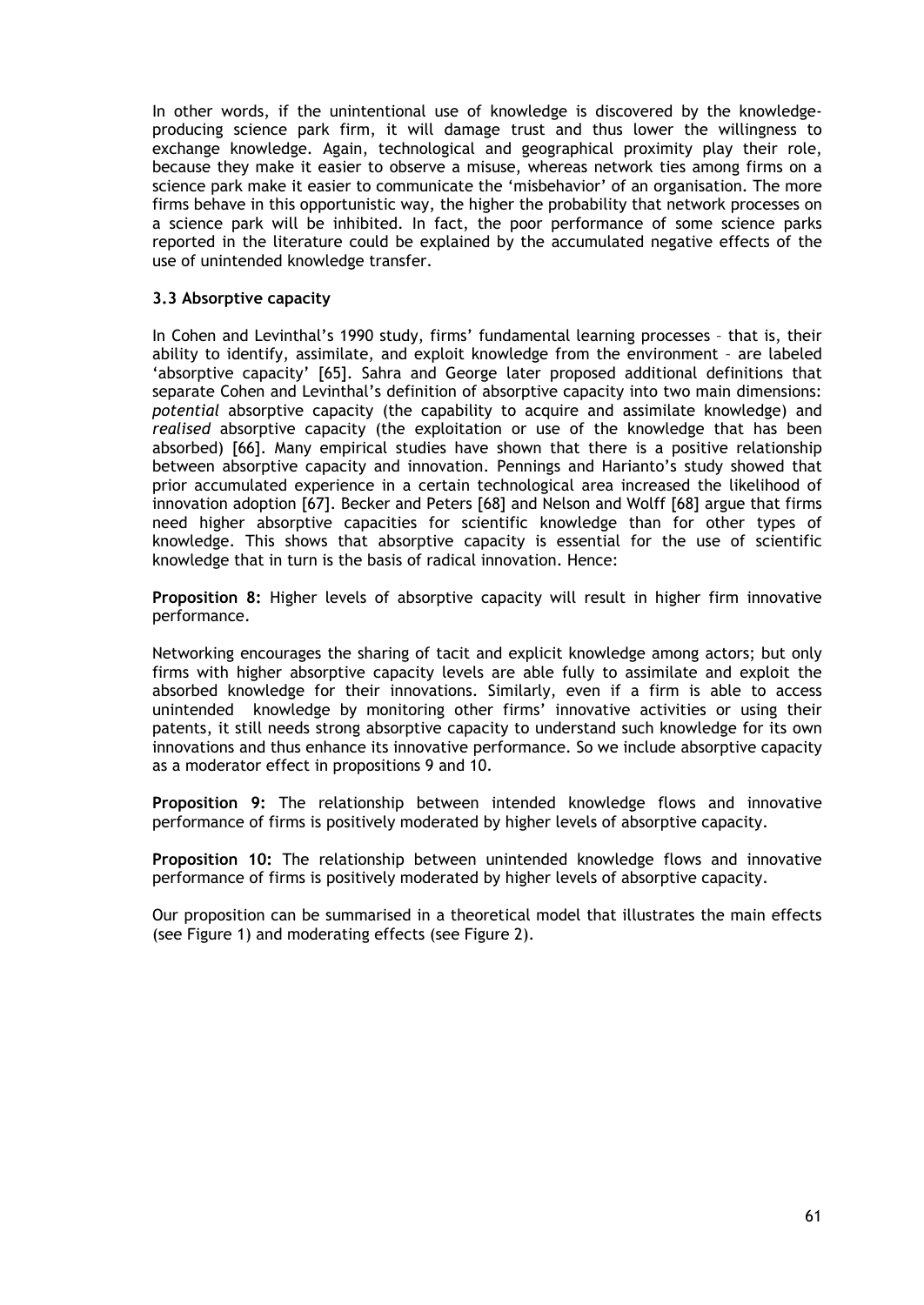

**Figure 1: The theoretical model showing the main effects** 



**Figure 2: The theoretical model showing the interaction effects**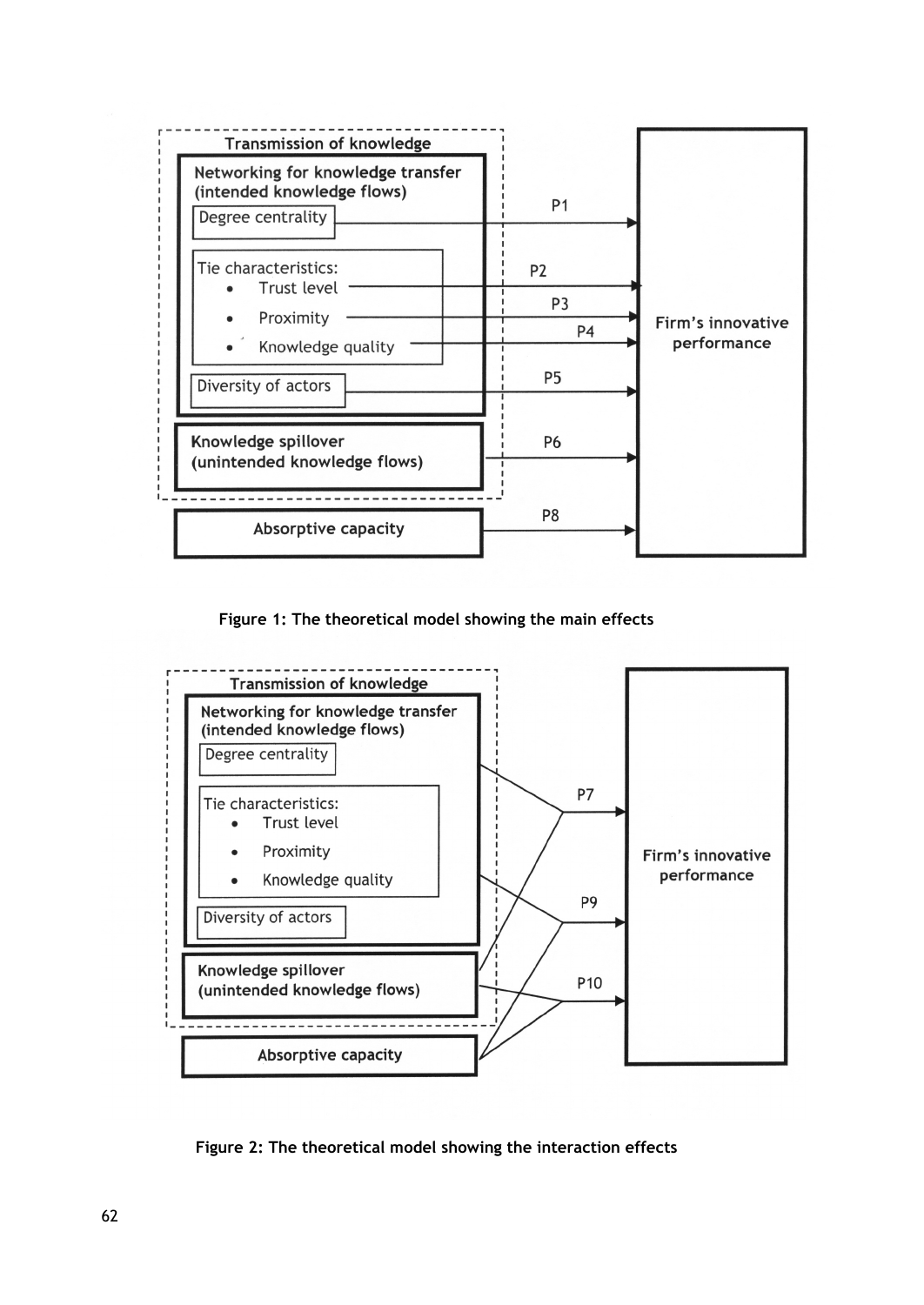# **4. CONCLUSIONS AND FUTURE RESEARCH**

This paper began with the observation that scholars find mixed empirical results on the performance of science park firms and science parks. The aim of this paper was to develop a theoretical argument to explain why these mixed results are found.

By using a deductive approach in which insights from inter-organisational network theory and the economics of innovation are combined, this paper proposes that interorganisational networks can have both positive and negative effects for firms located on science parks. One way to deal with the negative effects of unintended knowledge transfer is to (re)locate a firm further away from its partners with similar technological backgrounds or which are in similar industries [11]. However, firms located on science parks do not have a relocation option in the short run. Starting from this assumption, it is argued that the location of firms in related industries on science parks (thus creating high geographical and technological proximity) both can both foster and inhibit on-park knowledge flows and collaborations. The reason is that close geographical proximity enables on-park firms to monitor co-located firms' innovation activities, enhancing the possibility of imitation. Sender-firms can relatively easily identify which on-park firms imitate their innovations, resulting in less willingness to share knowledge in formal collaborations and/or informal networking activities with other on-park firms. As a result, the innovative performance of firms might suffer, leading to lower innovative performance as a whole in science parks.

In sum, the mixed empirical results found in the literature can be explained theoretically by pointing out that the very reasons why science parks are established – that is, to allow geographically co-located and technology-related firms intentionally to exchange knowledge through inter-organisational relationships and networks - at the same time create the conditions of unintentional knowledge transfer. If the latter occurs, interorganisational knowledge transfer between science park firms is severely inhibited, resulting in poor(er) science park performance.

From a managerial point of view, one could recommend that science park firms refrain from acting opportunistically. But that is stating the obvious. In our view, there is an important task here for the management of the science park. By creating a positive collaboration culture – for example, by stimulating social networking between entrepreneurs, by monitoring the behavior of tenants, or by training organisations in intellectual property protection - the propensity of firms to misuse others can be lowered.

So far, the proposed model has not been empirically validated. Results of future studies, coupled with previous findings and the model proposed here, will enhance our understanding of the interrelationships between inter-organisational knowledge transfer, absorptive capacity, science park location, and firms' innovative performance.

# **5. REFERENCES**

- [1] **Bigliardi, B., Dormio, A. I., Nosella, A. & Petroni, G.** 2006. *Assessing science parks' performances: Directions from selected Italian case studies*, *Technovation,* 26(4), pp. 489-505.
- [2] **Goldstein, H. A. & Luger, M. I.** 1990. Science/technology parks and regional development theory, *Economic Development Quarterly*, 4(1), pp. 64-78.
- [3] **Goldstein, H. A. & Luger, M. I.** 1991. *Technology in the garden: Research parks and regional economic development*, University of North Carolina Press.
- [4] **Löfsten, H. & Lindelöf, P.** 2003. Determinants for an entrepreneurial milieu: Science parks and business policy in growing firms, *Technovation,* 23(1), pp. 51–64.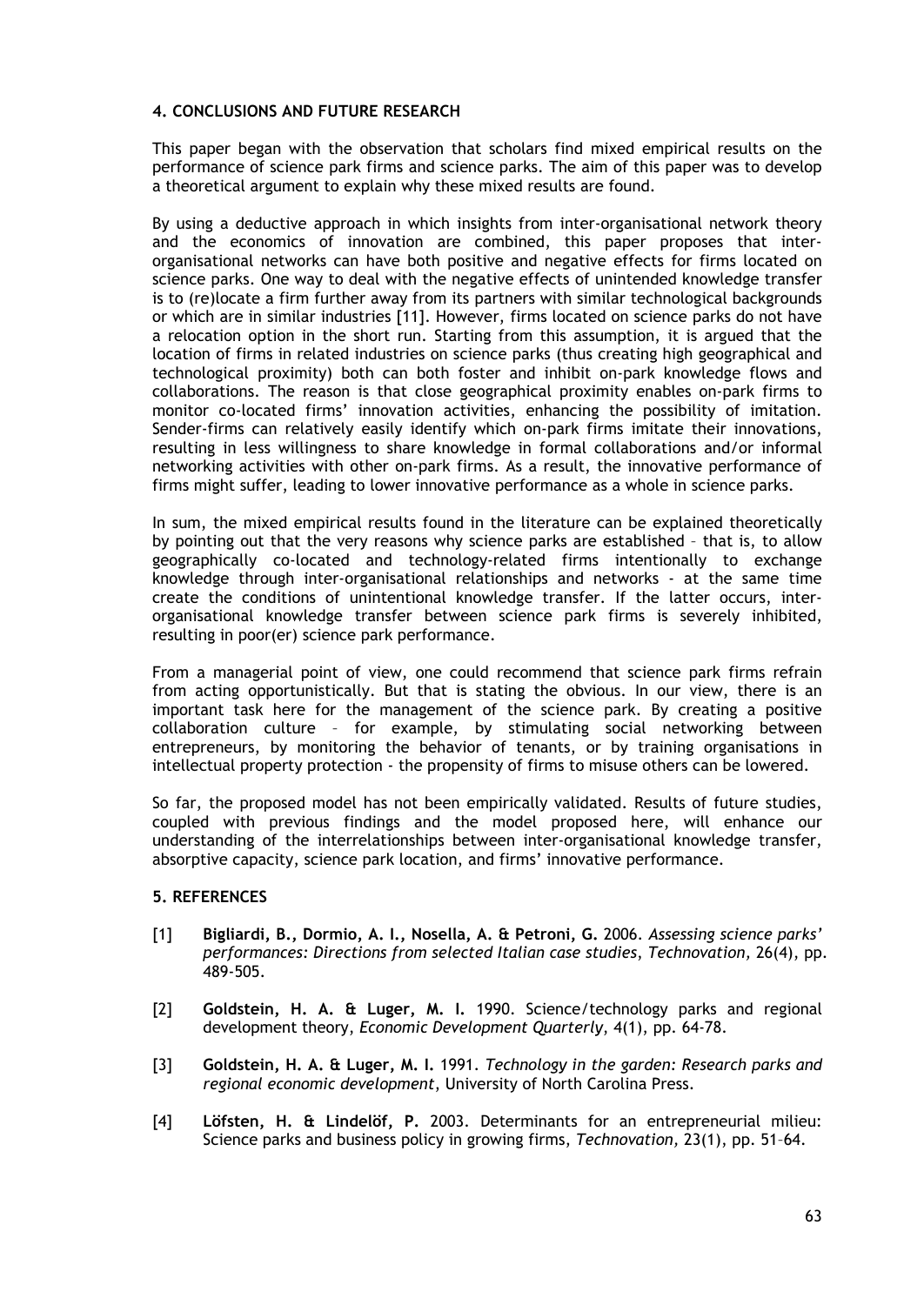- [5] **Westhead, P. & Batstone, S.** 1999. Perceived benefits of a managed science park location, *Entrepreneurship & Regional Development,* 11(2), pp. 129 – 154.
- [6] **Ferguson, R. and Olofsson, C.** 2004. Science parks and the development of NTBFs location, survival and growth, *Journal of Technology Transfer*, 29(1), pp. 5–17.
- [7] **Fukugawa, N.** 2006. Science parks in Japan and their value-added contributions to new technology-based firms, *International Journal of Industrial Organisation*, 24(2), pp. 381–400.
- [8] **Chan, K.F. & Lau, T.** 2005. Assessing technology incubator programs in the science park: The good, the bad and the ugly, *Technovation*, 25(10), pp. 1215-1228.
- [9] **Quintas, P., D. W. & Massey, D.** 1992. Academic-industry links and innovation: Questioning the science park model, *Technovation*, 12(3), pp. 161–175.
- [10] **Westhead, P.** 1997. R&D 'inputs' and 'outputs' of technology-based firms located on and off science parks, *R&D Management*, 27(1), pp. 45–62.
- [11] **Alcacer, J. & Shao, M.** 2007. *Global competitors as next-door neighbors: Competition and geographic concentration in the semiconductor industry,* Ross School of Business Paper No 1091.
- [12] **IASP website.** Abour Science and Technology Parks. Definitions. http://www.iasp.ws, accessed 17/02/2009.
- [13] **Link, A.N. & Link, K.R.** 2003. On the growth of U.S. science parks, *Journal of Technology Transfer*, 28(1), pp. 81-85.
- [14] **Löfsten, H. & Lindelöf, P.** 2002. Growth, management and financing of new technology-based firms assessing value-added contributions of firms located on and off science parks, *Omega*, 30(3), pp. 143-154.
- [15] **Gordon, I. R & McCann, P.** 2000*.* Industrial clusters: Complexes, agglomeration and/or social networks? Urban *Studies*, 37(3), pp. 513-532.
- [16] **Romijn, H. & Albu, M.** 2002. Innovation, networking and proximity: Lessons from small high technology firms in the UK, *Regional Studies*, 36(1), pp. 81-86.
- [17] **Phillimore J.** 1999. Beyond the linear view of innovation in science park evaluation: An analysis of Western Australian Technology Park, *Technovation*, 19(11), pp. 673– 680.
- [18] **Monck, C.S.P., Porter, R.B., Quintas, P., Storey, D.J. & Wynartcsyk, P.** 1988. *Science parks and the growth of high technology firms*, Croom Helm.
- [19] **Westhead, P. & Batstone, S.** 1998*.* Independent technology-based firms: The perceived benefits of a science park location, *Urban Studies*, 35(12), pp. 2197–2219.
- [20] **Johannisson, B., Alexanderson, O., Nowicki K. & Senneseth, K.** 1994. Beyond anarchy and organisation: Entrepreneurs in contextual networks, *Entrepreneurship and Regional Development*, 6(4), pp. 329–356.
- [21] **Von Zedtwitz, M. & Grimaldi, R.** 2006. Are service profiles incubator-specific? Results from an Empirical Investigation in Italy, *The Journal of Technology Transfer,*  31(4), pp. 459-468.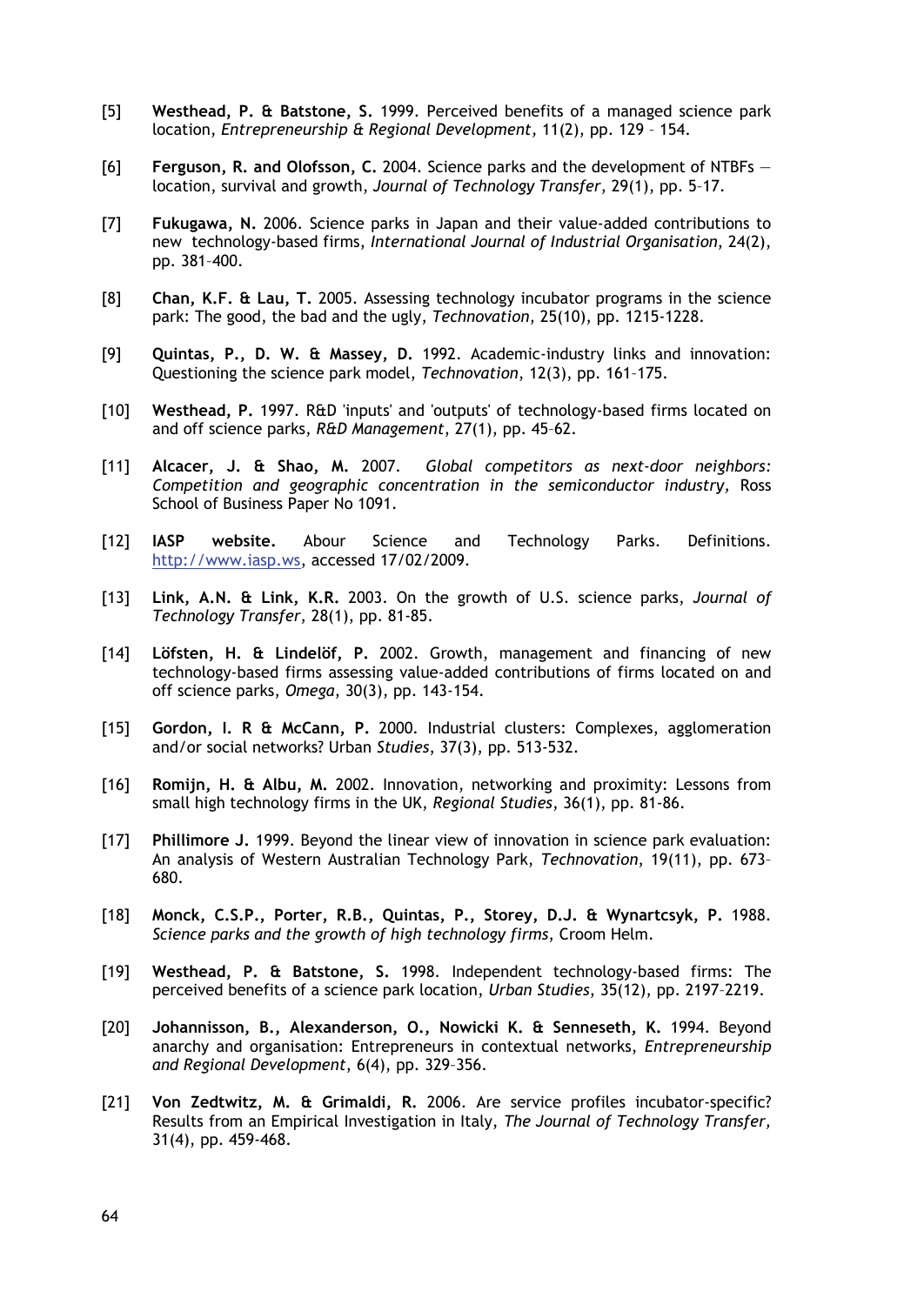- [22] **Fallah, M. H. & Ibrahim, S.** 2004. *Knowledge spillover and innovation in technological clusters*, International Association for Management of Technology (IAMOT)*,* Washington, DC.
- [23] **Oerlemans, L.A.G. & Meeus, M.T.H.** 2005. Do organizational and spatial proximity impact on firm performance?, *Regional Studies*, 39(1), pp. 89-104.
- [24] **Cross, R. & Cummings, J.N.** 2004*.* Ties and network correlates of individual performance in knowledge-intensive work, *Academy of Management Journal*, 47(6), pp. 928-937.
- [25] **Mowery, D.C., Oxley J.E. & Silverman, B.S.** 1996. Strategic alliance and interfirm knowledge transfer, *Strategic Management Journal,* 17 (Winter Special Issue), pp. 77-91.
- [26] **Arrow, K.** 1962. Economic welfare and the allocation of resources for inventions*,* in *The rate and direction of innovative activity*, Nelson, R., Princeton University Press.
- [27] **Nelson, R.** 1959. The simple economics of basic scientific research, *Journal of Political Economy*, 67(3), pp. 297-306.
- [28] **Cowan, R. & Jonard, N.** 2004. Network structure and the diffusion of knowledge, *Journal of Economic Dynamics and Control*, 28(8), pp. 1557-1575.
- [29] **Kingsley, G. & Malecki, E. J.** 2004. Networking for Competitiveness, *Small business economics,* 23(1), pp. 71-84.
- [30] **Pittaway, L., Robertson, M., Munir, K., Denyer, D. & Neely, A.** 2004. Networking and innovation: A systematic review of the evidence, *International Journal of Management Reviews*, 5-6 (3-4, pp. 137–168.
- [31] **Rothwell, R.** 1992. Successful industrial innovation: Critical factors for the 1990s, *R&D Management*, 22(3), pp. 221–240.
- [32] **Van de Ven, A.H.** 1986. Central problems in the management of innovation, *Management Science,* 32(5), pp. 590–607.
- [33] **Bell, G.G.** 2005. Clusters, networks, and firm innovativeness, *Strategic Management Journal*, 26(3), pp. 287-295.
- [34] **Powell, W. W., Koput, K. W., Smith-Doerr, L. & Owen-Smith, J.** 1999. Network position and firm performance, in *Research in the Sociology of organizations*, S. Andrews and D. Knoke, JAI Press.
- [35] **Saheer A.& Bell, G.G.** 2005. Benefiting from network position: Firm capabilities, structural holes, and performance*, Strategic Management Journal*, 26(9), pp. 809- 825.
- [36] **Ahuja, G.** 2000. Collaboration networks, structural holes, and innovation: A longitudinal study, *Administrative Science Quarterly*, 45(3), pp. 425-455.
- [37] **Chang, Y.C.** 2003. Benefits of co-operation on innovative performance: Evidence from integrated circuits and biotechnology firms in the UK and Taiwan, *R&D Management,* 33(4), pp. 425-437.
- [38] **Cheuk, B.** 2007. Social networking analysis: Its application to facilitate knowledge transfer, *Business Information Review*, 24(3), pp. 170-176.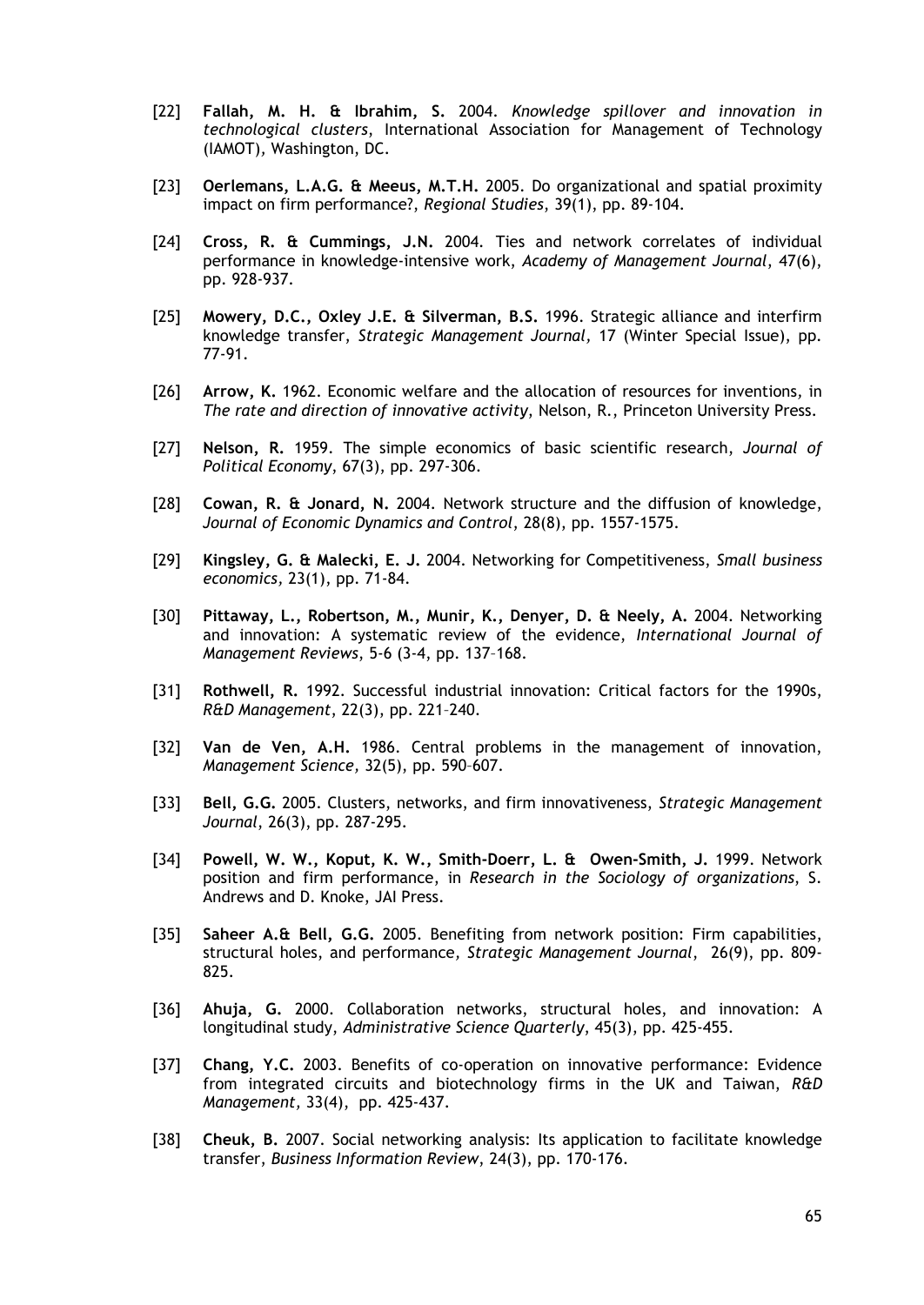- [39] **Sparrowe, R.T., Liden, R.C., Wayne, S.J. & Kraimer, M.L.** 2001. Social networks and the performance of individuals and groups, *Academy of Management Journal*, 44(2), pp. 316-326.
- [40] **Granovetter, M.** 1983. The strength of weak ties: A network theory revisited, *Sociological Theory*, 1, pp. 201-233.
- [41] **Newell, S. & Swan, J**. 2000. Trust and inter-organizational networking, *Human Relations*, 53(10), pp. 1287-1328.
- [42] **Lin, S.** 2002. The dynamics of inter-organizational ties during crises: Empirical evidence and computational analysis, *Simulation Modelling Practice and Theory,*  10(5-7), pp. 387-415.
- [43] **Cross, R. & Sproull, L.** 2004. More than an answer: Information relationships for actionable knowledge, *Organisation Science,* 15(4), pp. 446-462.
- [44] **Hansen, M. T.** 1999. The search-transfer problem: The role of weak ties in sharing knowledge across organisation subunits, *Administrative Science Quarterly*, 44(1), pp. 82-111.
- [45] **Storper, M.** 1997. *The regional world: Territorial development in a global economy*, London: Guildford Press.
- [46] **Lorens, E.** 1999. Trust, contract and economic competition, *Cambridge Journal of Economics*, 23(3), pp. 301–315.
- [47] **Lasaric, N. & Lorens, E.** 1998. The learning dynamics of trust, reputation and confidence, in *Trust and economic learning*, N. Lasaric & Lorens, E., Edward Elgar.
- [48] **Gertler, M. S.** 1995. Being there: Proximity, organization, and culture in the development and adoption of advanced manufacturing technologies*, Economic Geography*, 71(1), pp pp. 1-26.
- [49] **Knoben, J. & Oerlemans, L.A.G.** 2008. Ties that spatially bind? A relational account of the causes of spatial firm mobility*, Regional Studies*, 42(3), pp. 385-400.
- [50] **Orlando, M.J.** 2000. *On the importance of geographic and technological proximity for R&D spillovers: An empirical investigation*, Federal Reserve Bank of Kansas City Research, Working Paper No 00-02.
- [51] **Boschma, R.** 2005. Proximity and innovation: A critical assessment, *Regional Studies*, 39(1), pp. 61–74.
- [52] **Cassiman, B., Colombo, M. G., Garrone, P. & de Veugelers, R.** 2005. The impact of M&A on the R&D process: An empirical analysis of the role of technological- and market-relatedness, *Research Policy,* 34(2), pp. 195–220.
- [53] **Lane, P.J. & Lubatkin, M.H.** 1998. Relative absorptive capacity and interorganisational learning, *Strategic Management Journal*, 19(5), pp. 461-477.
- [54] **Rallet, A. & Torre, A.** 1999. Is geographical proximity necessary in the innovation networks in the era of global economy?, *GeoJournal*, 49(4), pp. 373-380.
- [55] **Soo, C.W. & Devinney, T.M.** 2003. The role of knowledge quality in firm performance, in *Organizations as knowledge systems: Knowledge, learning and dynamic capabilities,* H. Tsoukas & N. Mylonopoulos London: Palgrave.